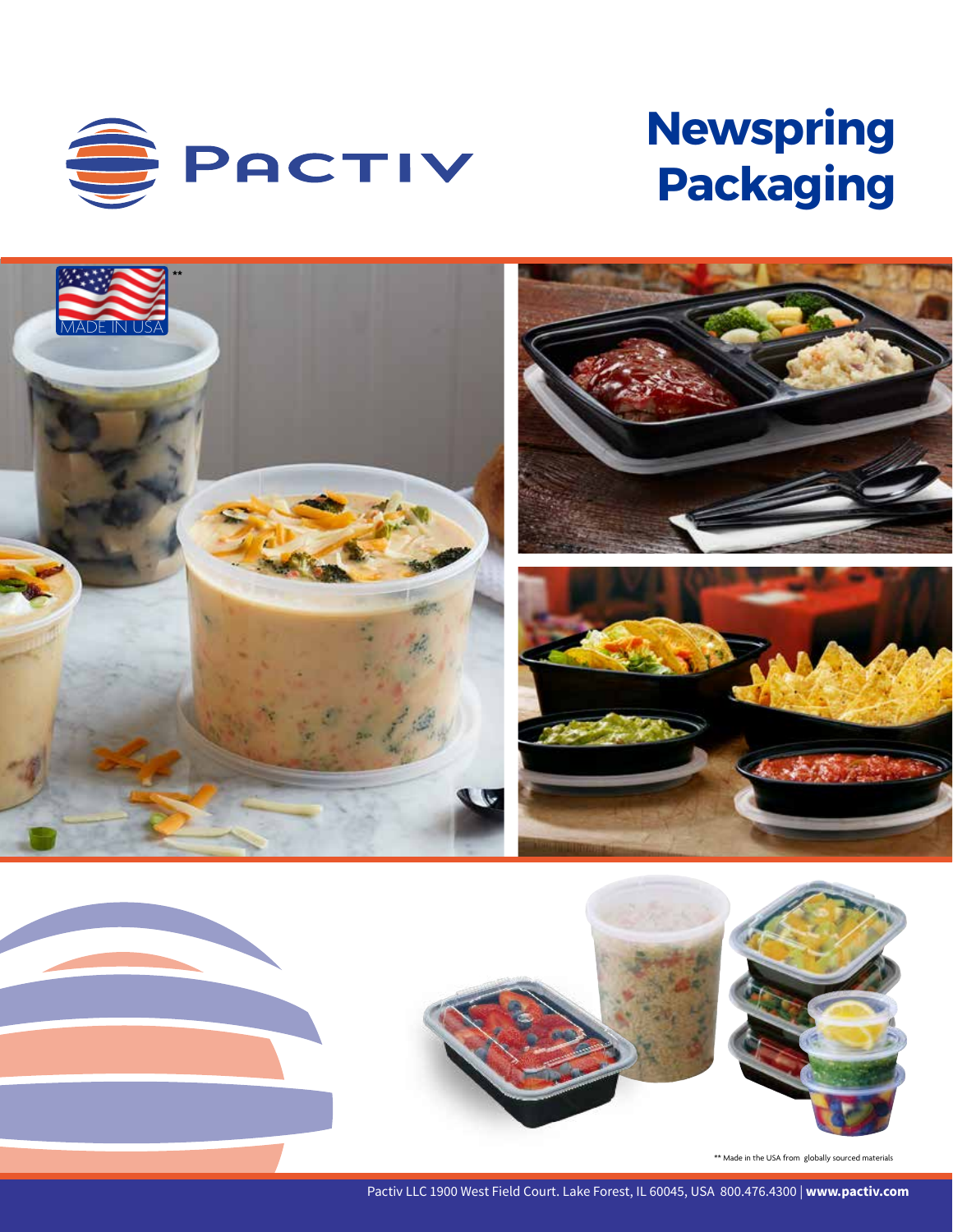# **VERSAtainer® Microwaveable Containers**



### **VERSAtainer® Microwaveable Containers**

The VERSAtainer® Microwaveable Containers are offered in square, rectangular, round and oval. The contoured bases and lids of these containers make stacking a breeze. Choose from several standard sizes ranging from 12 - 48 ounces that feature one, two and three compartment configurations. Clear lids simplify product identification, enhance presentation and feature the patented lock-tight lid system to help prevent leakage. These remarkable containers easily go from refrigerator to microwave to dishwasher.

| <b>Features</b>                          | <b>Benefits</b>                                                                                                                      |
|------------------------------------------|--------------------------------------------------------------------------------------------------------------------------------------|
| Heavy Gauge,<br>Microwaveable<br>Product | Withstands microwave temperatures up to 212°F                                                                                        |
| <b>Top Rack</b><br>Dishwasher Safe       | Customers enjoy product reusability                                                                                                  |
| Leak Resistant Seal                      | Maintains food quality and helps prevent messy leaks & spills                                                                        |
| Stackable Lids<br>& Bases                | Provide secure nesting and stacking for various merchandising<br>Settings and helps secure product in place during transportation    |
| Exceptional<br>Temperature<br>Endurance  | Allow products to be used in a multitude of applications, both hot<br>and cold. Can be stored in freezer, refrigerated or microwaved |
| Combo Packed<br>Containers               | Allow bases and lids to ship together in smaller pack<br>quantities and takes up less shelf space                                    |
| Compartmented<br>Bases & Lids            | Separate food and reduces spillage from one compartment<br>to the other                                                              |









| Product#           | <b>NC818</b>                            |  |
|--------------------|-----------------------------------------|--|
| <b>Description</b> | 12 oz. base w/ clear<br>lid Rectangular |  |
| Color              | White                                   |  |
| <b>Dimensions</b>  | 4.5" X 5.5" X 1.5"                      |  |
| Case Pack          | 150                                     |  |
| Case Cube          | 1.26                                    |  |
| <b>Case Weight</b> | 9.57                                    |  |
| Pallet Count       | 36                                      |  |
| Ti/Hi              |                                         |  |



| Product#            | <b>NC8168</b>                           |
|---------------------|-----------------------------------------|
| <b>Description</b>  | 16 oz. base w/ clear<br>lid Rectangular |
| Color               | White                                   |
| <b>Dimensions</b>   | 5" X 7.25" X 1.5"                       |
| Case Pack           | 150                                     |
| Case Cube           | 1.5                                     |
| <b>Case Weight</b>  | 14.15                                   |
| <b>Pallet Count</b> | 30                                      |
| Ti/Hi               | 15/2                                    |

| Product#           | <b>NC8186B</b>                          |  |
|--------------------|-----------------------------------------|--|
| <b>Description</b> | 16 oz. base w/ clear<br>lid Rectangular |  |
| Color              | Black                                   |  |
| <b>Dimensions</b>  | 5" X 7.25" X 1.5"                       |  |
| <b>Case Pack</b>   | 150                                     |  |
| Case Cube          | 1.5                                     |  |
| <b>Case Weight</b> | 14.15                                   |  |
| Pallet Count       | 30                                      |  |
| Ti/Hi              | 15,                                     |  |









| Product#           | <b>NC838</b>                            | Product#            | <b>NC838B</b>                           | Product#            | <b>NC868</b>                            | Product#            | <b>NC868B</b>                           |
|--------------------|-----------------------------------------|---------------------|-----------------------------------------|---------------------|-----------------------------------------|---------------------|-----------------------------------------|
| <b>Description</b> | 24 oz. base w/ clear<br>lid Rectangular | <b>Description</b>  | 24 oz. base w/ clear<br>lid Rectangular | <b>Description</b>  | 28 oz. base w/ clear<br>lid Rectangular | <b>Description</b>  | 28 oz. base w/ clear<br>lid Rectangular |
| Color              | White                                   | Color               | <b>Black</b>                            | Color               | White                                   | Color               | <b>Black</b>                            |
| <b>Dimensions</b>  | $5"$ X 7.25" X 2"                       | <b>Dimensions</b>   | 5"X7.25"X2"                             | <b>Dimensions</b>   | $6"$ X 8.5" X 1.5"                      | <b>Dimensions</b>   | 6" X 8.5" X 1.5"                        |
| <b>Case Pack</b>   | 150                                     | <b>Case Pack</b>    | 150                                     | Case Pack           | 150                                     | Case Pack           | 150                                     |
| Case Cube          | 1.54                                    | Case Cube           | 1.54                                    | Case Cube           | 2.09                                    | Case Cube           | 2.09                                    |
| <b>Case Weight</b> | 13.68                                   | <b>Case Weight</b>  | 13.68                                   | <b>Case Weight</b>  | 18.59                                   | <b>Case Weight</b>  | 18.59                                   |
| Pallet Count 30    |                                         | <b>Pallet Count</b> | -30                                     | <b>Pallet Count</b> | - 20                                    | <b>Pallet Count</b> | -20                                     |
| Ti/Hi              | 15/2                                    | Ti/Hi               | 15/2                                    | Ti/Hi               | 10/2                                    | Ti/Hi               | 10/2                                    |

These guidelines are supplied to assist you in determining the proper use of Newspring / Pactiv products. They are based upon testing and published guidelines and are reliable in most applications. However, because every f

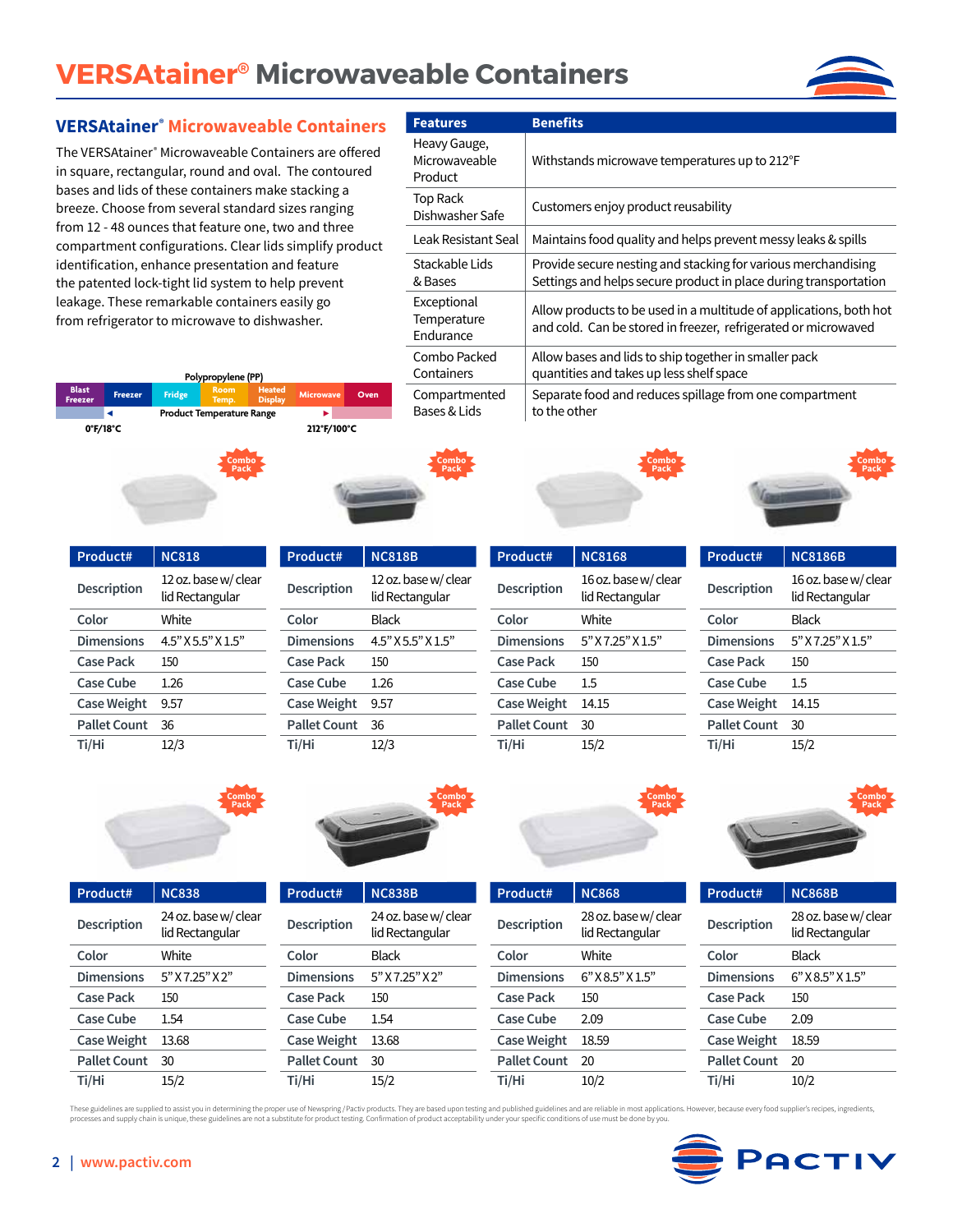

### **VERSAtainer® Microwaveable Containers**



| Product#           | <b>NC888</b>                            |  |
|--------------------|-----------------------------------------|--|
| <b>Description</b> | 38 oz. base w/ clear<br>lid Rectangular |  |
| Color              | White                                   |  |
| <b>Dimensions</b>  | 6" X 8.5" X 2"                          |  |
| Case Pack          | 150                                     |  |
| Case Cube          | 1.91                                    |  |
| <b>Case Weight</b> | 19.04                                   |  |
| Pallet Count       | 20                                      |  |
| Ti/Hi              | 10,                                     |  |



| Product#           | <b>NC888B</b>                           |
|--------------------|-----------------------------------------|
| <b>Description</b> | 38 oz. base w/ clear<br>lid Rectangular |
| Color              | Black                                   |
| <b>Dimensions</b>  | 6" X 8.5" X 2"                          |
| Case Pack          | 150                                     |
| Case Cube          | 1.91                                    |
| <b>Case Weight</b> | 19.04                                   |
| Pallet Count       | 20                                      |
| Ti/Hi              | 10/2                                    |



| Product#           | <b>NC989B</b>                           |  |
|--------------------|-----------------------------------------|--|
| <b>Description</b> | 58 oz. base w/ clear<br>lid Rectangular |  |
| Color              | White/Black                             |  |
| <b>Dimensions</b>  | $8.5$ " $X$ 11.5" $X$ 1.5"              |  |
| Case Pack          | 150                                     |  |
| Case Cube          | 3.46                                    |  |
| <b>Case Weight</b> | 34.55                                   |  |
| Pallet Count       | 12                                      |  |
| Ti/Hi              |                                         |  |



| Product#           | <b>NC8288B</b>                   |  |
|--------------------|----------------------------------|--|
| <b>Description</b> | 30oz 2-Comp<br>Rectangular Black |  |
| Color              | Black                            |  |
| <b>Dimensions</b>  | 6" x 8.5" X 1.878"               |  |
| Case Pack          | 150                              |  |
| Case Cube          | 222                              |  |
| <b>Case Weight</b> | 19.98                            |  |
| Pallet Count       | 20                               |  |
| Ti/Hi              | 10/2                             |  |









| Product#           | <b>NC333B</b>                    |  |
|--------------------|----------------------------------|--|
| <b>Description</b> | 32oz 3-Comp<br>Rectangular Black |  |
| Color              | Black                            |  |
| <b>Dimensions</b>  | 7.5" X 9.875" X 1.75"            |  |
| Case Pack          | 150                              |  |
| Case Cube          | 2.28                             |  |
| <b>Case Weight</b> | 27.97                            |  |
| Pallet Count       | 16                               |  |
| Ti/Hi              |                                  |  |





| Product#           | <b>OC012B</b>       |  |
|--------------------|---------------------|--|
| Description        | 12oz Oval Black     |  |
| Color              | Black               |  |
| <b>Dimensions</b>  | 6.8" X 4.8" X 1.45" |  |
| Case Pack          | 150                 |  |
| Case Cube          | 1.45                |  |
| <b>Case Weight</b> | 10.23               |  |
| Pallet Count       | 30                  |  |
| Ti/Hi              | 15/2                |  |





**Pallet Count** 30 **Ti/Hi** 15/2







**Pallet Count** 20 **Ti/Hi** 10/2





| Product#            | <b>OC32B</b>          | Product#            | <b>NC718</b>     |  |
|---------------------|-----------------------|---------------------|------------------|--|
| Description         | 32oz Oval Black       | <b>Description</b>  | 16oz Round White |  |
| Color               | <b>Black</b>          | Color               | White            |  |
| <b>Dimensions</b>   | $9.1$ " X 6.7" X 1.9" | <b>Dimensions</b>   | 6"X6"X1.5"       |  |
| Case Pack           | 150                   | <b>Case Pack</b>    | 150              |  |
| Case Cube           | 2.63                  | <b>Case Cube</b>    | 1.83             |  |
| Case Weight         | 18.6                  | <b>Case Weight</b>  | 12.81            |  |
| <b>Pallet Count</b> | 20                    | <b>Pallet Count</b> | 28               |  |
| Ti/Hi               | 10/2                  | Ti/Hi               | 7/4              |  |

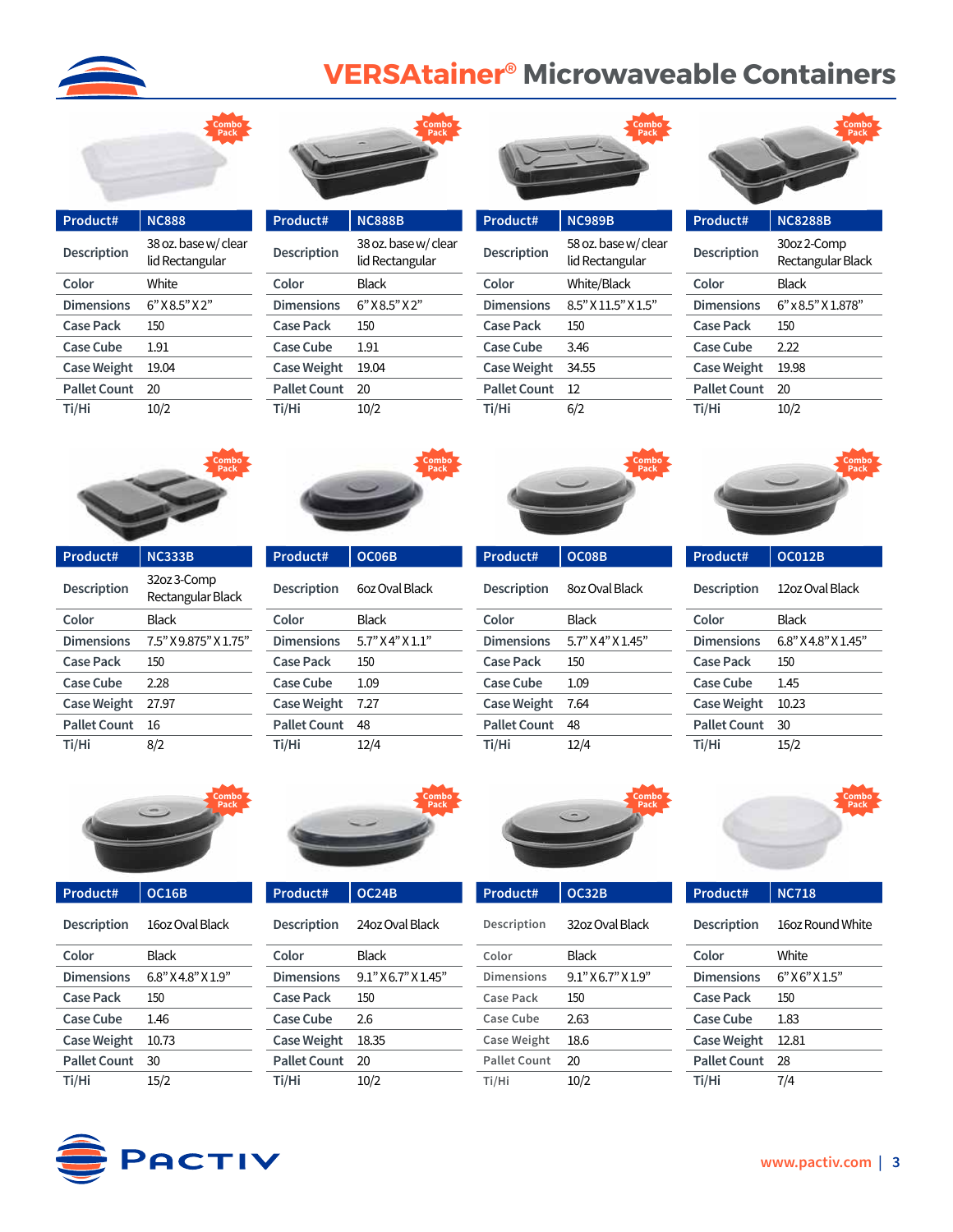### **VERSAtainer® Microwaveable Containers**



| Product#           | <b>NC718B</b>    |
|--------------------|------------------|
| <b>Description</b> | 16oz Round Black |
| Color              | Black            |
| <b>Dimensions</b>  | 6" X 6" X 1.5"   |
| Case Pack          | 150              |
| Case Cube          | 1.83             |
| <b>Case Weight</b> | 12.81            |
| Pallet Count       | 28               |
| Ti/Hi              | 7/4              |

| Product#            | NC718LID            |
|---------------------|---------------------|
| <b>Description</b>  | 6 inch<br>Round Lid |
| Color               | Natural             |
| <b>Dimensions</b>   | ና"                  |
| Case Pack           | 300                 |
| Case Cube           | 1.87                |
| <b>Case Weight</b>  | 12.28               |
| <b>Pallet Count</b> | 28                  |
| Ti/Hi               | 7/4                 |



**Color** Black **Dimensions** 6" **Case Pack** 300 **Case Cube** 1.87 **Case Weight** 13.47 **Pallet Count** 28 **Ti/Hi** 7/4

| Product#           | <b>NC723</b>                  |  |  |
|--------------------|-------------------------------|--|--|
| <b>Description</b> | 24oz Round White<br>Container |  |  |
| Color              | White                         |  |  |
| <b>Dimensions</b>  | $7"$ X $7"$ X $1.5"$          |  |  |
| Case Pack          | 150                           |  |  |
| Case Cube          | 2.15                          |  |  |
| <b>Case Weight</b> | 16.22                         |  |  |
| Pallet Count       | 20                            |  |  |
| Ti/Hi              | 10/2                          |  |  |

**Pack**



| Product#            | <b>NC723B</b>                 |
|---------------------|-------------------------------|
| <b>Description</b>  | 24oz Round Black<br>Container |
| Color               | Black                         |
| <b>Dimensions</b>   | 7" X 7" X 1.5"                |
| Case Pack           | 150                           |
| Case Cube           | 2.15                          |
| <b>Case Weight</b>  | 16.22                         |
| <b>Pallet Count</b> | 20                            |
| Ti/Hi               | 10/2                          |



**Case Cube** 2.21 **Case Weight** 16.65 **Pallet Count** 20 **Ti/Hi** 10/2



| Product#            | <b>NC729B</b>                 |
|---------------------|-------------------------------|
| <b>Description</b>  | 32oz Round Black<br>Container |
| Color               | Black                         |
| <b>Dimensions</b>   | $7"$ X $7"$ X $2"$            |
| Case Pack           | 150                           |
| Case Cube           | 2.21                          |
| <b>Case Weight</b>  | 16.65                         |
| <b>Pallet Count</b> | 20                            |
| Ti/Hi               | 10/2                          |



| Product#           | <b>NC737B</b>                 |
|--------------------|-------------------------------|
| <b>Description</b> | 35oz Round Black<br>Container |
| Color              | Black                         |
| <b>Dimensions</b>  | יי8                           |
| Case Pack          | 150                           |
| Case Cube          | 2.94                          |
| <b>Case Weight</b> | 22.95                         |
| Pallet Count       | 12                            |
| Ti/Hi              |                               |



| Product# |                    | <b>NC948</b>     |
|----------|--------------------|------------------|
|          | <b>Description</b> | 48oz Round White |
|          | Color              | White            |
|          | <b>Dimensions</b>  | $9"$ X 1.5"      |
|          | Case Pack          | 150              |
|          | Case Cube          | 3.54             |
|          | <b>Case Weight</b> | 26.42            |
|          | Pallet Count       | 12               |
|          | Ti/Hi              |                  |



|           | Product#           | <b>NC948B</b>    |
|-----------|--------------------|------------------|
|           | <b>Description</b> | 48oz Round Black |
|           | Color              | Black            |
|           | <b>Dimensions</b>  | 9"X1.5"          |
| Case Pack |                    | 150              |
|           | Case Cube          | 3.54             |
|           | <b>Case Weight</b> | 26.42            |
|           | Pallet Count       | 12               |
|           | Ti/Hi              |                  |



| Product#            | <b>NC9388B</b>             |
|---------------------|----------------------------|
| <b>Description</b>  | 39oz 3-Comp<br>Round Black |
| Color               | Black                      |
| <b>Dimensions</b>   | 9"X1.5"                    |
| Case Pack           | 150                        |
| Case Cube           | 3.65                       |
| Case Weight         | 31.86                      |
| <b>Pallet Count</b> | 12                         |
| Ti/Hi               | 6/2                        |



| <b>Description</b> | 36oz Square Black    |
|--------------------|----------------------|
| Color              | Black                |
| Dimensions         | 6.75" X 6.75" X 2.6" |
| Case Pack          | 150                  |
| Case Cube          | 2.04                 |
| <b>Case Weight</b> | 19.19                |
| Pallet Count       | 20                   |
| Ti/Hi              | 10/2                 |
|                    |                      |



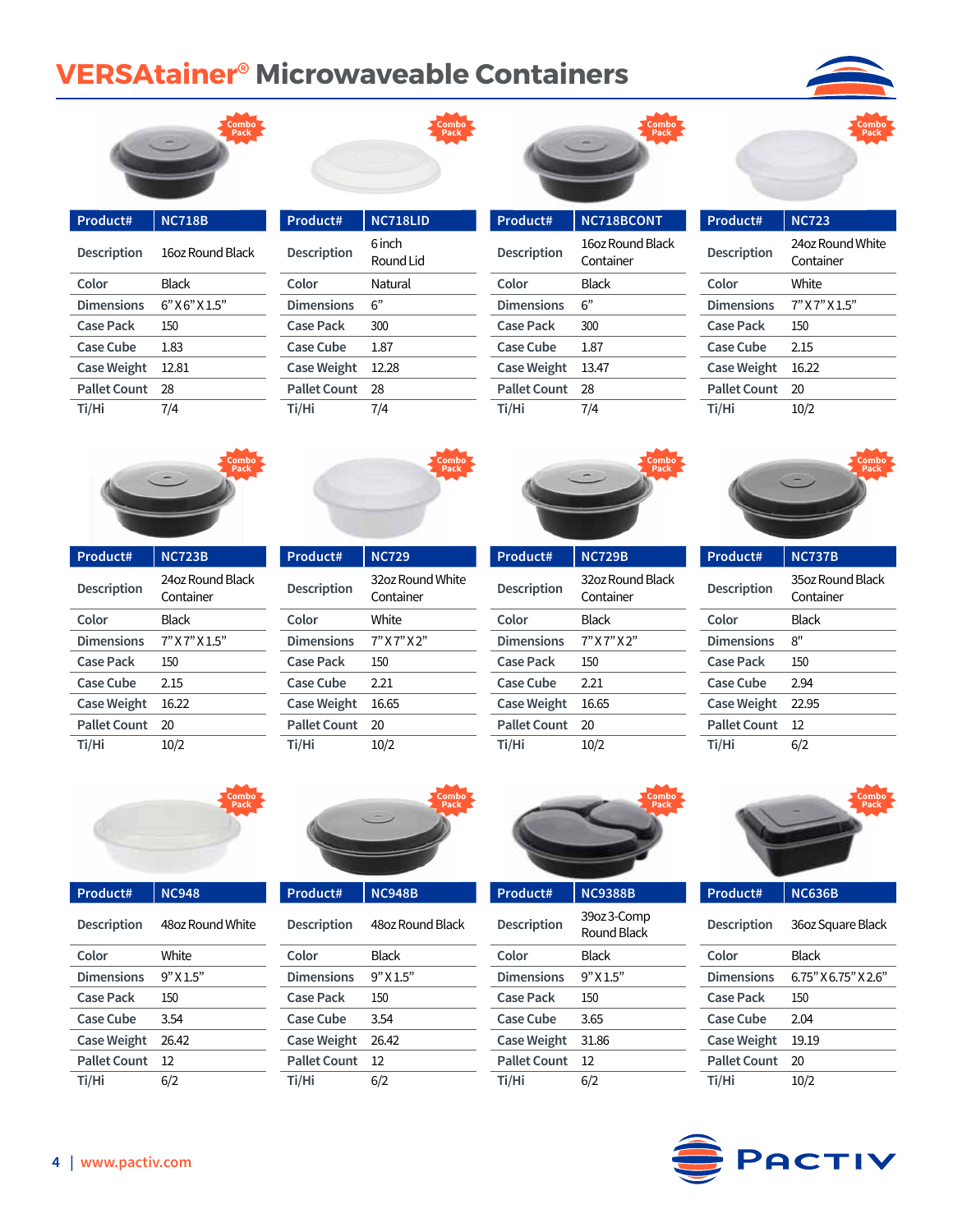

### **DELItainer® Microwaveable Containers**

#### **Product# YL2508 Description** 8oz Natural Combo **Color** Natural **Dimensions** 4.55" X 4.55" X 1.8" **Case Pack** 240 **Case Cube** 1.98 **Case Weight** 13.54 **Pallet Count** 27 **Ti/Hi** 9/3 **Product# YL2508B Description** 8oz Black Combo **Color** Black **Dimensions** 4.55" X 4.55" X 1.8" **Case Pack** 240 **Case Cube** 1.98 **Case Weight** 13.54 **Pallet Count** 27 **Ti/Hi** 9/3 **Product# YL2512 Description** 12oz Natural Combo **Color** Natural **Dimensions** 4.55" X 4.55" X 2.45" **Case Pack** 240 **Case Cube** 2.13 **Case Weight** 15.12 **Pallet Count** 24 **Ti/Hi** 8/3 **Product# YSD2516 Description** 16oz Natural Combo **Color** Natural **Dimensions** 4.55" X 4.55" X 3.05" **Case Pack** 240 **Case Cube** 2.19 **Case Weight** 16.44 **Pallet Count** 24 **Ti/Hi** 8/3 **Features Benefits** Heavy Gauge, Microwaveable Product Withstands microwave temperatures up to 212°F Leak Resistant Deli Seal Maintains food quality and helps prevent messy leaks and spills Stackable Lids & Bases Provide secure nesting and stacking for various merchandising settings and helps secure product in place during transportation Exceptional Temperature Endurance Allows for a variety of food applications, both hot and cold. Can be stored in freezer, refrigerated or microwaved Clear Container Design Makes product identification simple Smoothwall Design Provides adequate surface area for easy and secure label placement Variety of Sizes Allow products to be used in a multitude of applications **Polypropylene (PP) Blast Freezer Freezer Fridge Room Temp. Heated Display Microwave Oven ◀ Product Temperature Range ▶ 0°F/18°C 212°F/100°C DELItainer® Microwaveable Containers** Do you need a workhorse line of containers designed to hold everything from soup to nuts? DELItainer® microwaveable containers fill that position very nicely. You'll have a variety of sizes ranging from 8 to 32 ounces to choose from in a clear design. Like all Newspring containers, these are microwaveable, stackable, end-user reusable for the consumer and refrigerator-friendly.









| Product#           | <b>YSD2516B</b>       | Product#            | <b>YL2524</b>         | Product#            | <b>YSD2532</b>        | Product#            | <b>L5008Y</b>              |
|--------------------|-----------------------|---------------------|-----------------------|---------------------|-----------------------|---------------------|----------------------------|
| Description        | 16oz Black<br>Combo   | Description         | 24oz Natural<br>Combo | Description         | 32oz Natural<br>Combo | <b>Description</b>  | 8oz Natural<br><b>Bulk</b> |
| Color              | <b>Black</b>          | Color               | Natural               | Color               | Natural               | Color               | Natural                    |
| <b>Dimensions</b>  | 4.55" X 4.55" X 3.05" | <b>Dimensions</b>   | 4.55" X 4.55" X 4.35" | <b>Dimensions</b>   | 4.55" X 4.55" X 5.55" | <b>Dimensions</b>   | 4.55"DIA X 1.8"            |
| <b>Case Pack</b>   | 240                   | Case Pack           | 240                   | Case Pack           | 240                   | <b>Case Pack</b>    | 480                        |
| Case Cube          | 2.19                  | Case Cube           | 2.37                  | <b>Case Cube</b>    | 3.51                  | Case Cube           | 2.05                       |
| <b>Case Weight</b> | 16.44                 | <b>Case Weight</b>  | 18.35                 | <b>Case Weight</b>  | 24.37                 | Case Weight         | 14.69                      |
| Pallet Count 24    |                       | <b>Pallet Count</b> | -20                   | <b>Pallet Count</b> | -12                   | <b>Pallet Count</b> | - 24                       |
| Ti/Hi              | 8/3                   | Ti/Hi               | 10/2                  | Ti/Hi               | 6/2                   | Ti/Hi               | 8/3                        |

These guidelines are supplied to assist you in determining the proper use of Newspring / Pactiv products. They are based upon testing and published guidelines and are reliable in most applications. However, because every f

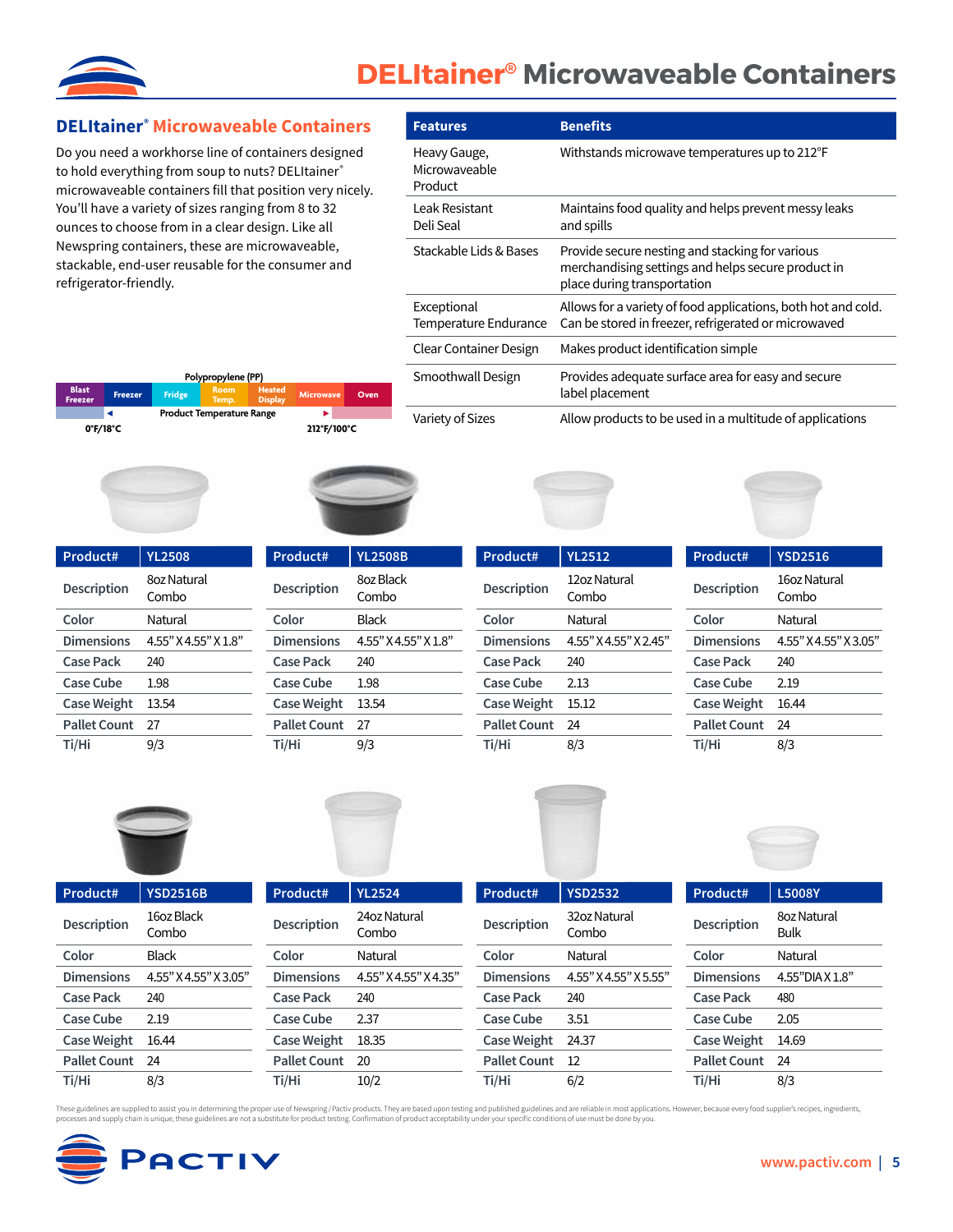# **DELItainer® Microwaveable Containers**





| Product#           | L50012Y              |
|--------------------|----------------------|
| <b>Description</b> | 12oz Natural<br>Bulk |
| Color              | Natural              |
| <b>Dimensions</b>  | 4.55"DIA X 2.45"     |
| Case Pack          | 480                  |
| Case Cube          | 2.43                 |
| <b>Case Weight</b> | 17.86                |
| Pallet Count       | 18                   |
| Ti/Hi              |                      |

| Product#            | <b>SD5016Y</b>        |  |
|---------------------|-----------------------|--|
| <b>Description</b>  | 1607 Natural<br>Bulk  |  |
| Color               | Natural               |  |
| <b>Dimensions</b>   | 4.55" X 4.55" X 3.05" |  |
| Case Pack           | 480                   |  |
| Case Cube           | 2.39                  |  |
| <b>Case Weight</b>  | 20.48                 |  |
| <b>Pallet Count</b> | 18                    |  |
| Ti/Hi               | 6/3                   |  |

| Product#           | <b>YL5024</b>        |
|--------------------|----------------------|
| <b>Description</b> | 24oz Natural<br>Bulk |
| Color              | Natural              |
| <b>Dimensions</b>  | 4.55" DIA X 4.35"    |
| Case Pack          | 480                  |
| Case Cube          | 2.34                 |
| <b>Case Weight</b> | 24.31                |
| Pallet Count       | 20                   |
| Ti/Hi              | 10/2                 |

| <b>SD5032Y</b>        |
|-----------------------|
| 32oz Natural<br>Bulk  |
| Natural               |
| 4.55" X 4.55" X 5.55" |
| 480                   |
| 4.73                  |
| 36.36                 |
| 8                     |
|                       |
|                       |







| Product#           | <b>YNL500</b>             |
|--------------------|---------------------------|
| <b>Description</b> | Deli Recessed<br>Lid Bulk |
| Color              | Natural                   |
| <b>Dimensions</b>  | 4.55" X 4.55" X .4"       |
| Case Pack          | 480                       |
| Case Cube          | 1.77                      |
| <b>Case Weight</b> | 12.43                     |
| Pallet Count       | 30                        |
| Ti/Hi              | 10/3                      |

| Product#            | <b>TL500Y</b>                   | Product#            | L8328                       |
|---------------------|---------------------------------|---------------------|-----------------------------|
| <b>Description</b>  | Deli Tamper<br>Evident Lid Bulk | <b>Description</b>  | 32oz Squat<br>Natural Combo |
| Color               | Natural                         | Color               | Natural                     |
| <b>Dimensions</b>   | NA.                             | <b>Dimensions</b>   | 5.5" DIA X 4.9"             |
| Case Pack           | 480                             | <b>Case Pack</b>    | 200                         |
| <b>Case Cube</b>    | 2.41                            | Case Cube           | 4.11                        |
| <b>Case Weight</b>  | 12.56                           | <b>Case Weight</b>  | 26.64                       |
| <b>Pallet Count</b> | 16                              | <b>Pallet Count</b> | 8                           |
| Ti/Hi               | 8/2                             | Ti/Hi               | 4/2                         |



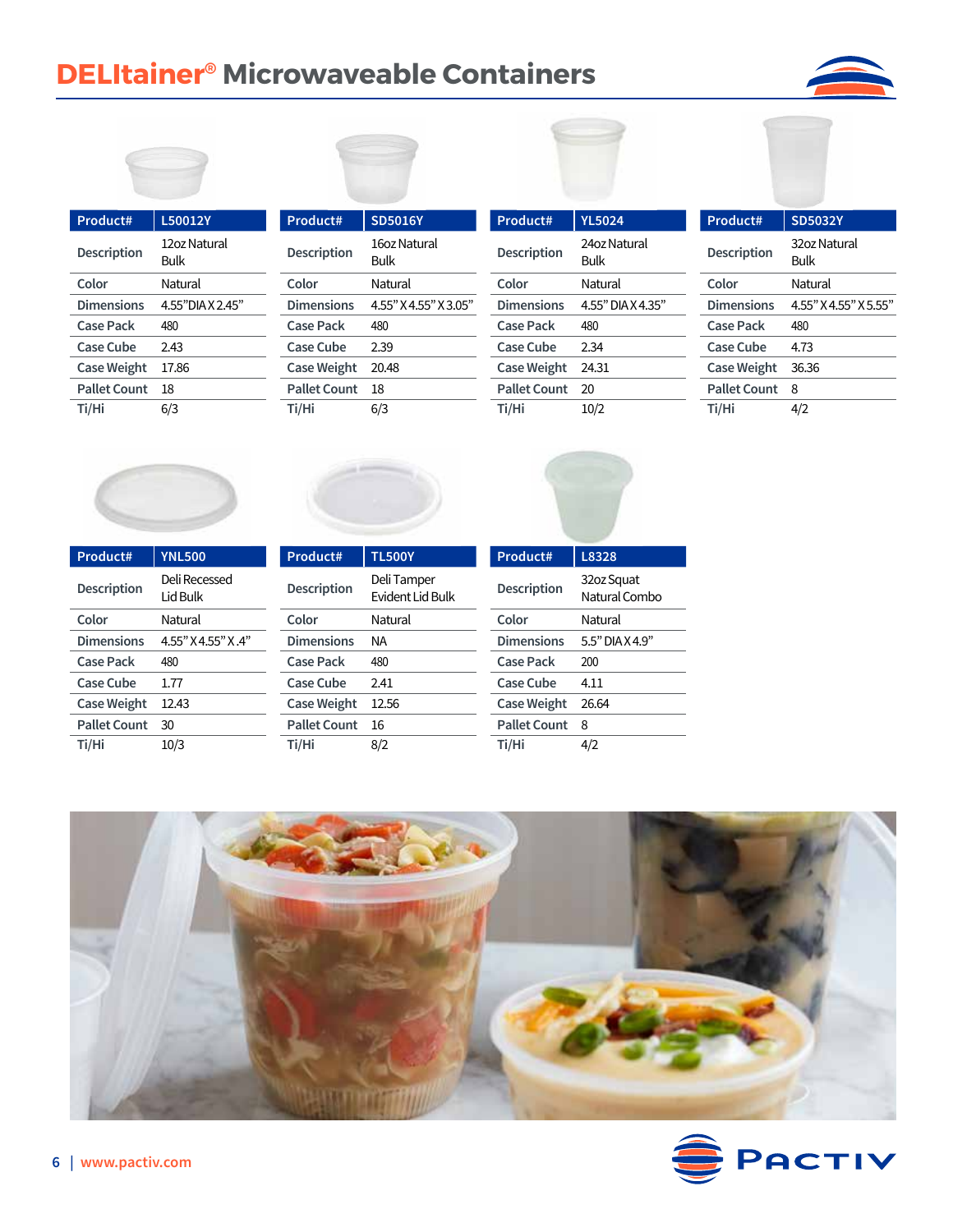

### **ELLIPSO® Oval Portion Cups**

### **Ellipso™ Oval Portion Cups**

Who says precision portion control has to be boring? Ellipso™ Portion Cups offer an innovative flair versus traditional cups. Unlike conventional cups, their elegant wide oval opening and smooth-walled design enhance the presentation and appetite appeal of any condiment, side dish or dessert.

They're microwaveable, stackable, end-user reusable, refrigerator-friendly and available in black or clear in five standard sizes.

| Polypropylene (PP)             |                |                                  |                      |                                 |                  |  |      |  |
|--------------------------------|----------------|----------------------------------|----------------------|---------------------------------|------------------|--|------|--|
| <b>Blast</b><br><b>Freezer</b> | <b>Freezer</b> | Fridge                           | <b>Room</b><br>Temp. | <b>Heated</b><br><b>Display</b> | <b>Microwave</b> |  | Oven |  |
|                                |                | <b>Product Temperature Range</b> |                      |                                 |                  |  |      |  |
|                                | 0°F/18°C       |                                  |                      |                                 | 212°F/100°C      |  |      |  |



| roduct#    | <b>YE502</b>         |
|------------|----------------------|
| escription | 2oz Natural<br>Combo |
| olor       | Natural              |
| imensions  | 2oz                  |
| ase Pack   | 1000                 |
| . <b>.</b> | $\sim$               |

| N |  |
|---|--|
| ¥ |  |

**Features Benefits**

Stackable Lids & Bases Save space

Microwaveable Able to contain hot foods and sauces

round cups

Clear Lid Makes cup content easily visible

desserts

Glossy Black Finish Gives great upscale appearance

Dishwasher Safe Customers enjoy product reusability

Oval Design Makes pouring sauces out of cup easier than traditional

Variety of Sizes Fit most requirements including condiments, sides and

Convenient Cups can be prepared in advance of actual use

Snap Lid Fit
Ensures secure closure



| Product#            | <b>YE501</b>         | Product#            | <b>YE502</b>         | Product#            | <b>YE502B</b>      | Product#            | E503                 |
|---------------------|----------------------|---------------------|----------------------|---------------------|--------------------|---------------------|----------------------|
| <b>Description</b>  | 1oz Natural<br>Combo | <b>Description</b>  | 2oz Natural<br>Combo | Description         | 2oz Black<br>Combo | <b>Description</b>  | 3oz Natural<br>Combo |
| Color               | Natural              | Color               | Natural              | Color               | <b>Black</b>       | Color               | Natural              |
| <b>Dimensions</b>   | 1 <sub>oz</sub>      | <b>Dimensions</b>   | 20z                  | <b>Dimensions</b>   | 2oz                | <b>Dimensions</b>   | 3 <sub>oz</sub>      |
| Case Pack           | 1000                 | Case Pack           | 1000                 | Case Pack           | 1000               | Case Pack           | 500                  |
| Case Cube           | 0.79                 | Case Cube           | 1.29                 | Case Cube           | 1.29               | Case Cube           | 1.11                 |
| <b>Case Weight</b>  | 9.36                 | <b>Case Weight</b>  | 11.31                | Case Weight         | 11.31              | <b>Case Weight</b>  | 8.39                 |
| <b>Pallet Count</b> | -69                  | <b>Pallet Count</b> | 42                   | <b>Pallet Count</b> | 42                 | <b>Pallet Count</b> | -45                  |
| Ti/Hi               | 23/3                 | Ti/Hi               | 14/3                 | Ti/Hi               | 14/3               | Ti/Hi               | 9/5                  |









| Product#           | <b>E503B</b>       | Product#            | E504                 | Product#            | <b>E504B</b>       | Product#            | <b>E505B</b>       |
|--------------------|--------------------|---------------------|----------------------|---------------------|--------------------|---------------------|--------------------|
| Description        | 3oz Black<br>Combo | <b>Description</b>  | 4oz Natural<br>Combo | <b>Description</b>  | 4oz Black<br>Combo | <b>Description</b>  | 5oz Black<br>Combo |
| Color              | <b>Black</b>       | Color               | Natural              | Color               | <b>Black</b>       | Color               | <b>Black</b>       |
| <b>Dimensions</b>  | 3oz                | <b>Dimensions</b>   | 4oz                  | <b>Dimensions</b>   | 4oz                | <b>Dimensions</b>   | 50 <sub>Z</sub>    |
| Case Pack          | 500                | <b>Case Pack</b>    | 500                  | Case Pack           | 500                | Case Pack           | 500                |
| Case Cube          | 1.11               | Case Cube           | 1.24                 | Case Cube           | 1.24               | Case Cube           | 1.57               |
| <b>Case Weight</b> | 8.39               | <b>Case Weight</b>  | 11.49                | Case Weight         | 11.49              | <b>Case Weight</b>  | 15.06              |
| Pallet Count 45    |                    | <b>Pallet Count</b> | 36                   | <b>Pallet Count</b> | -36                | <b>Pallet Count</b> | -32                |
| Ti/Hi              | 9/5                | Ti/Hi               | 9/4                  | Ti/Hi               | 9/4                | Ti/Hi               | 8/4                |

These guidelines are supplied to assist you in determining the proper use of Newspring / Pactiv products. They are based upon testing and published guidelines and are reliable in most applications. However, because every f